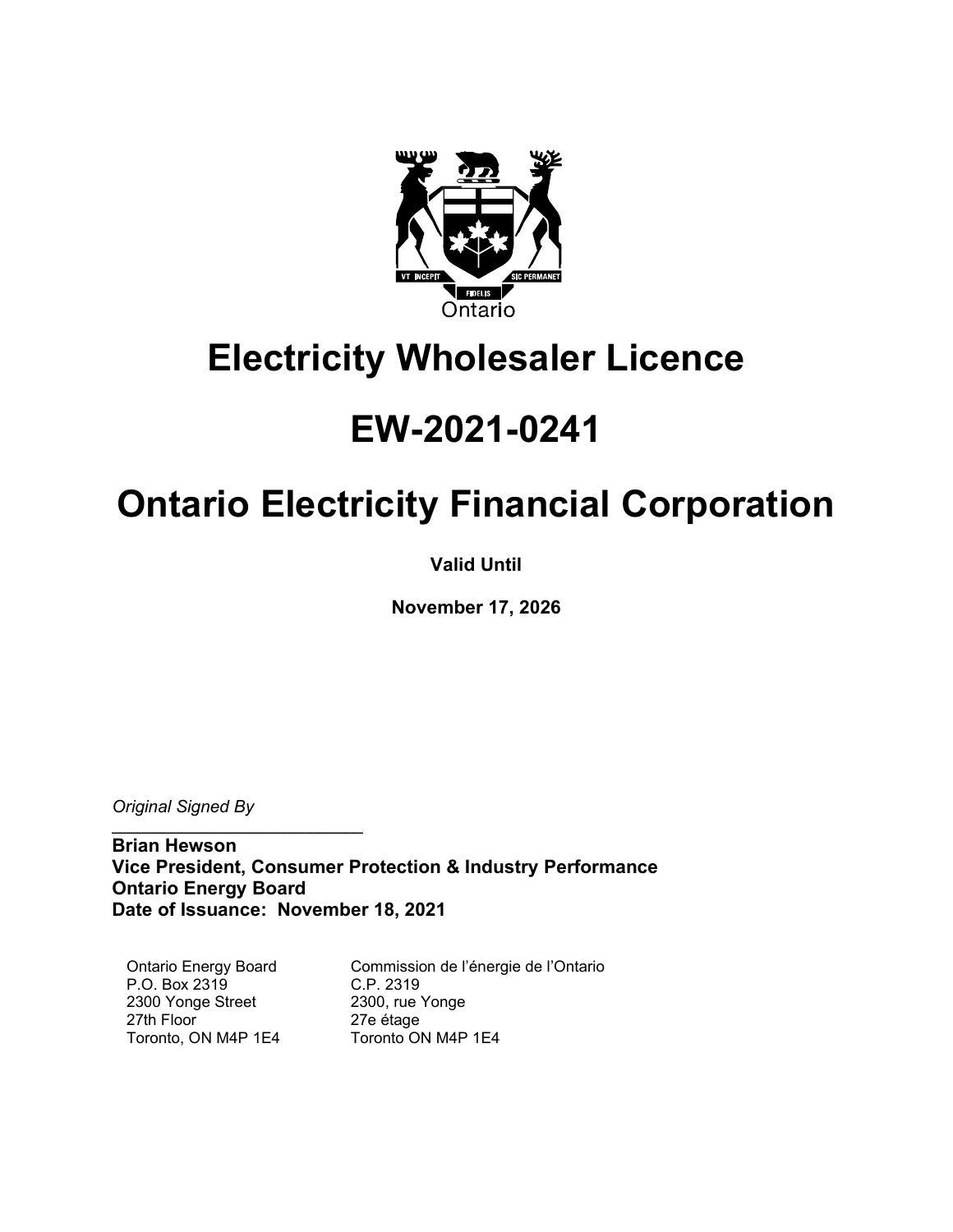|                | <b>Table of Contents</b>                                               | Page No. |
|----------------|------------------------------------------------------------------------|----------|
| $\overline{1}$ |                                                                        |          |
| $\overline{2}$ |                                                                        |          |
| 3              |                                                                        |          |
| $\overline{4}$ | Obligation to Comply with Legislation, Regulations and Market Rules  1 |          |
| 5              |                                                                        |          |
| 6              |                                                                        |          |
| $\overline{7}$ |                                                                        |          |
| 8              |                                                                        |          |
| 9              |                                                                        |          |
|                |                                                                        |          |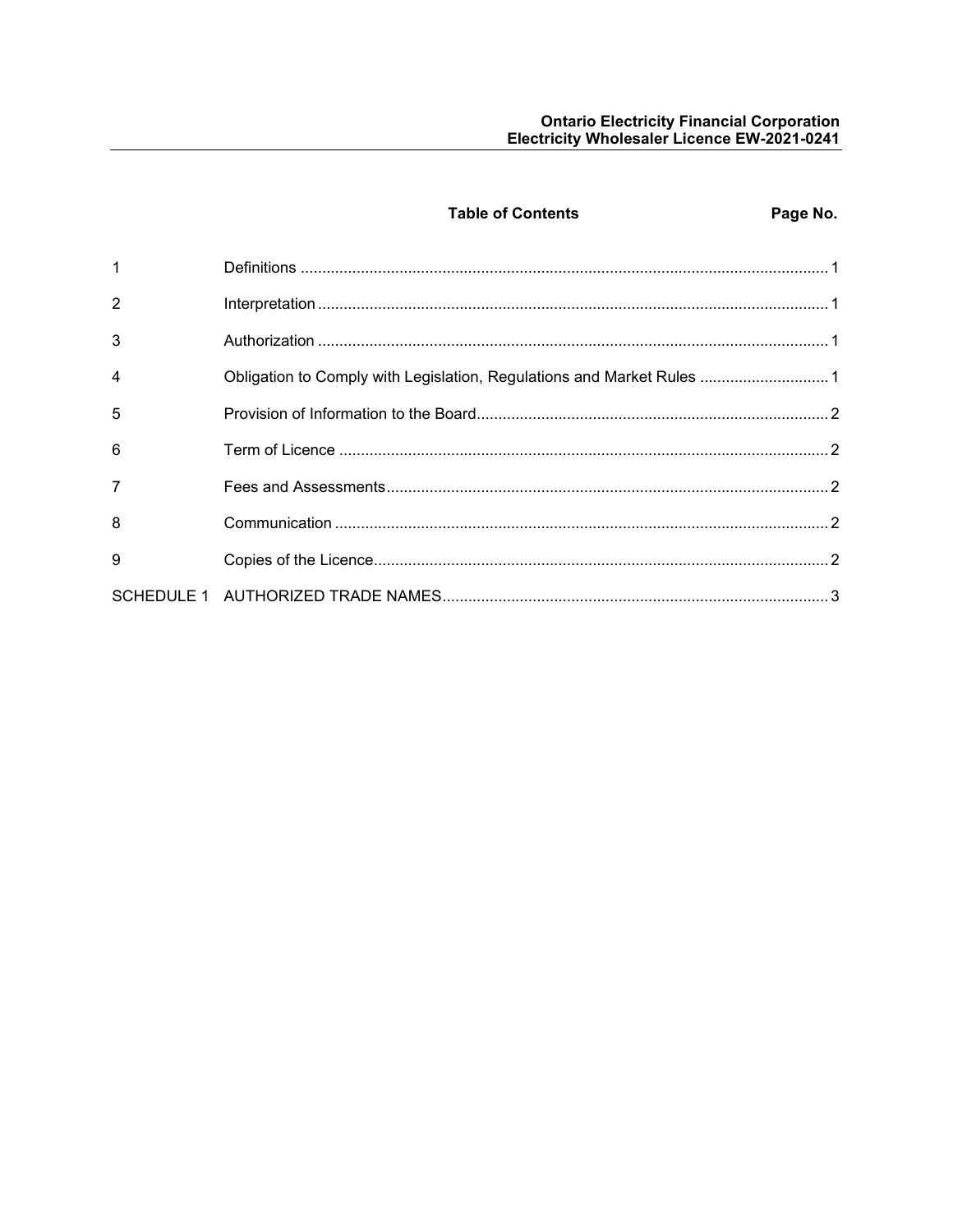#### <span id="page-2-0"></span>1 **Definitions**

In this Licence:

**"Act"** means the *Ontario Energy Board Act, 1998,* S.O. 1998, c. 15, Schedule B;

**"Electricity Act"** means the *Electricity Act, 1998, S.O. 1998,* c. 15, Schedule A;

**"Licensee"** means Ontario Electricity Financial Corporation;

**"regulation"** means a regulation made under the Act or the Electricity Act; and

**"wholesaler"** means a person who purchases electricity or ancillary services in the IESOadministered markets or directly from a generator or who sells electricity or ancillary services through the IESO-administered markets or directly to another person, other than a consumer.

## <span id="page-2-1"></span>**2 Interpretation**

2.1 In this Licence words and phrases shall have the meaning ascribed to them in the Act or the Electricity Act. Words or phrases importing the singular shall include the plural and vice versa. Headings are for convenience only and shall not affect the interpretation of this Licence. Any reference to a document or a provision of a document includes an amendment or supplement to, or a replacement of, that document or that provision of that document. In the computation of time under this Licence where there is a reference to a number of days between two events, they shall be counted by excluding the day on which the first event happens and including the day on which the second event happens. Where the time for doing an act expires on a day that is a holiday, the act may be done on the next day that is not a holiday.

#### <span id="page-2-2"></span>**3 Authorization**

- 3.1 The Licensee is authorized, under Part V of the Act and subject to the terms and conditions set out in this licence:
	- a) to purchase electricity or ancillary services in the IESO-administered markets or directly from a generator subject to the conditions set out in this Licence; and
	- b) to sell electricity or ancillary services through the IESO-administered markets or directly to another person other than a consumer, subject to the conditions set out in this Licence.
- 3.2 The Licensee is authorized to conduct business in the name under which this Licence is issued, or any trade name(s) listed in Schedule 1.

#### <span id="page-2-3"></span>**4 Obligation to Comply with Legislation, Regulations and Market Rules**

- 4.1 The Licensee shall comply with all applicable provisions of the Act and the Electricity Act, and regulations under these Acts, except where the Licensee has been exempted from such compliance by regulation.
- 4.2 The Licensee shall comply with all applicable Market Rules.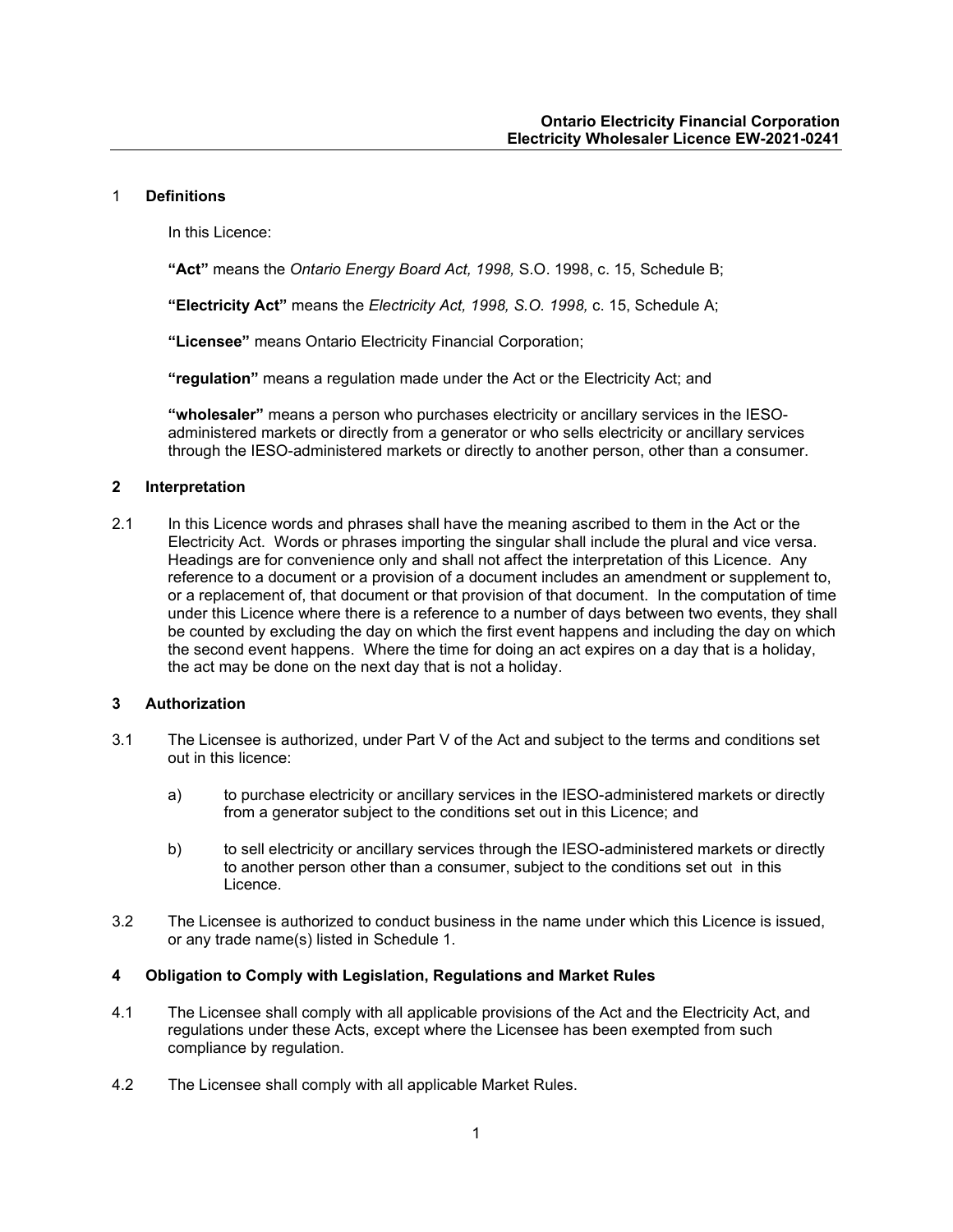#### <span id="page-3-0"></span>**5 Provision of Information to the Board**

- 5.1 The Licensee shall maintain records of and provide, in the manner and form determined by the Board, such information as the Board may require from time to time.
- 5.2 Without limiting the generality of paragraph 5.1 the Licensee shall notify the Board of any material change in circumstances that adversely affects or is likely to adversely affect the business, operations or assets of the Licensee as soon as practicable, but in any event no more than twenty (20) days past the date upon which such change occurs.

### <span id="page-3-1"></span>**6 Term of Licence**

6.1 This Licence shall take effect on November 18, 2021 and expire on November 17, 2026. The term of this Licence may be extended by the Board.

### <span id="page-3-2"></span>**7 Fees and Assessments**

7.1 The Licensee shall pay all fees charged and amounts assessed by the Board.

### <span id="page-3-3"></span>**8 Communication**

- 8.1 The Licensee shall designate a person that will act as a primary contact with the Board on matters related to this Licence. The Licensee shall notify the Board promptly should the contact details change.
- 8.2 All official communication relating to this Licence shall be in writing.
- 8.3 All written communication is to be regarded as having been given by the sender and received by the addressee:
	- a) when delivered in person to the addressee by hand, by registered mail or by courier;
	- b) ten (10) business days after the date of posting if the communication is sent by regular mail; or
	- c) when received by facsimile transmission by the addressee, according to the sender's transmission report.

## <span id="page-3-4"></span>**9 Copies of the Licence**

- <span id="page-3-5"></span>9.1 The Licensee shall:
	- a) make a copy of this Licence available for inspection by members of the public at its head office and regional offices during normal business hours; and
	- b) provide a copy of this Licence to any person who requests it. The Licensee may impose a fair and reasonable charge for the cost of providing copies.